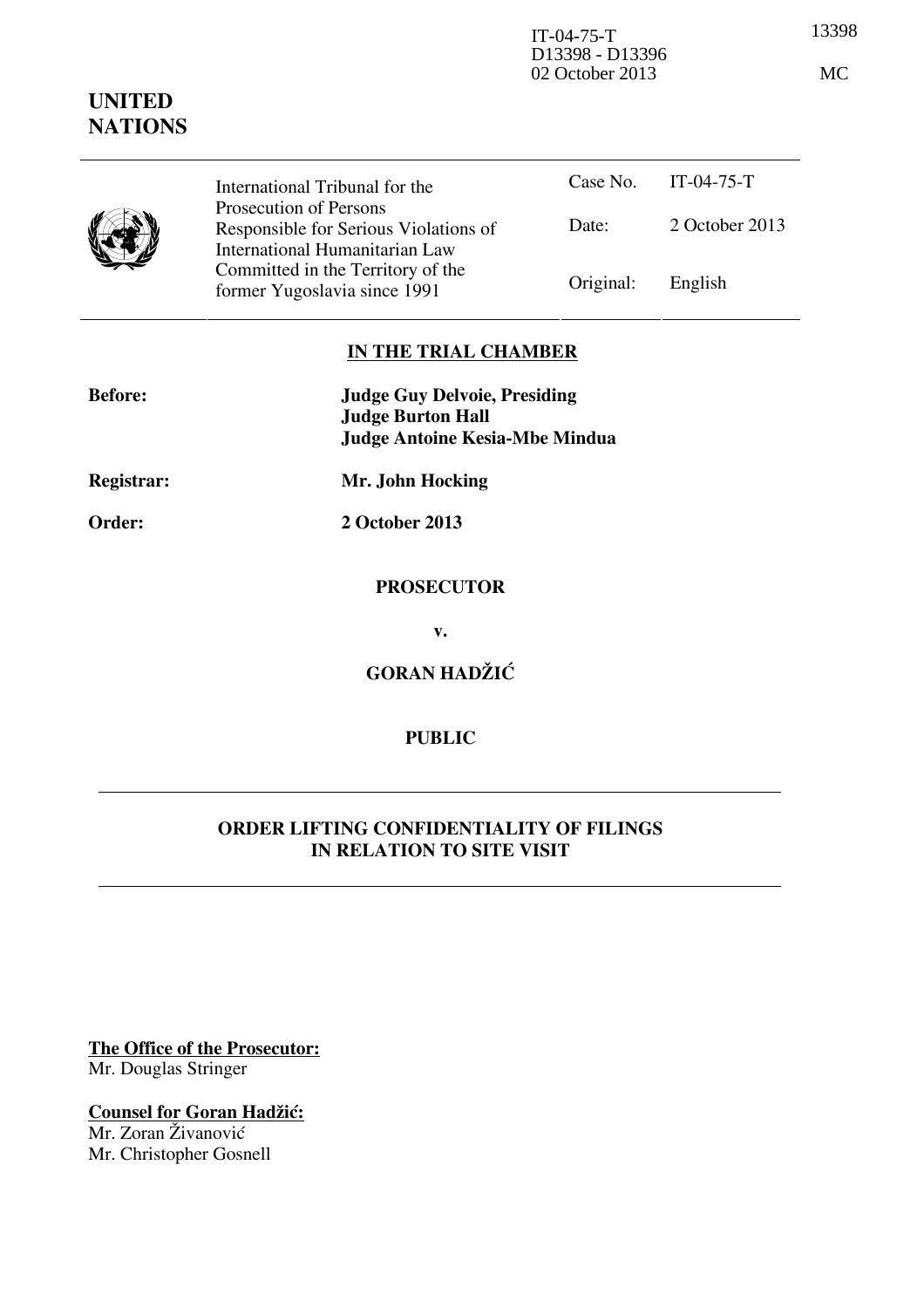1. **THIS TRIAL CHAMBER** of the International Tribunal for the Prosecution of Persons Responsible for Serious Violations of International Humanitarian Law Committed in the Territory of the former Yugoslavia since 1991 ("Tribunal") hereby issues *ex proprio motu* this order to lift the confidentiality of filings related to the site visit in the present proceedings.

2. From 23 to 28 September 2013, the Trial Chamber conducted a site visit in the present case. The preparation for the site visit included several filings on the record of the proceedings, which were made confidentially in order to ensure the security of the personnel involved in the preparation and implementation of the site visit. With the completion of the site visit, it is no longer necessary for those filings to remain confidential.

3. The parties have indicated that they do not object to the lifting of the confidentiality of the relevant filings. $<sup>1</sup>$ </sup>

4. Accordingly, the Trial Chamber, pursuant to Rules 54 and 78 of the Rules of Procedure and Evidence of the Tribunal, hereby **INSTRUCTS** the Registry to lift the confidentiality of the following filings:

Order for Submissions on Site Visit, 14 September 2012;

Prosecution Submission on Site Visit, 31 October 2012;

Defence Submissions on Site Visit, 1 November 2012;

Decision on Site Visit, 4 June 2013;

Prosecution Further Submission on Site Visit, 17 July 2013;

Response to Prosecution Further Submission on Site Visit, 31 July 2013; and

 $\overline{a}$ <sup>1</sup> Email from Prosecution to Trial Chamber, 30 September 2013; Email from Defence to Trial Chamber, 30 September 2013.